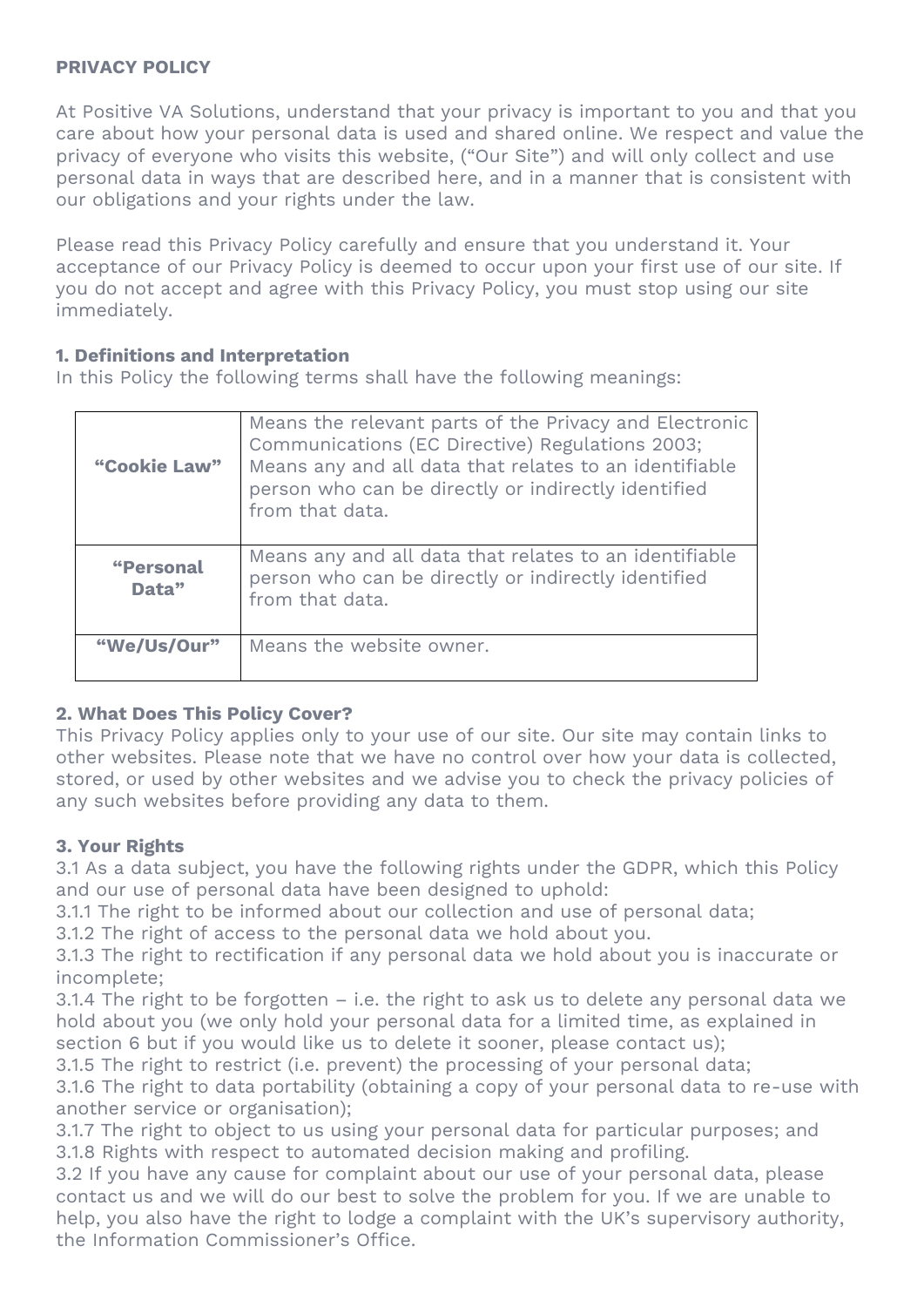3.3 For further information about your rights, please contact the Information Commissioner's Office or your local Citizens Advice Bureau.

# **4. What Data Do We Collect?**

Depending upon your use of our site, we may collect some or all of the following personal and non-personal data:

4.1 name

4.2 business/company name

4.3 job title

4.4 profession

4.5 contact information such as email addresses and telephone numbers

4.6 demographic information such as post code, preferences and interests

4.7 IP address

4.8 web browser type and version

4.9 operating system

4.10 a list of URLs starting with a referring site, your activity on our site, and the site you exit to.

## **5. How Do We Use Your Data?**

5.1 All personal data is processed and stored securely, for no longer than is necessary in light of the reason(s) for which it was first collected. We will comply with our obligations and safeguard your rights under the GDPR at all times.

5.2 Our use of your personal data will always have a lawful basis, either because it is necessary for our performance of a contract with you, because you have consented to our use of your personal data (e.g. by subscribing to emails), or because it is in our legitimate interests. Specifically, we may use your data for the following purposes: 5.2.1 Providing and managing your access to our site;

5.2.2 Personalising and tailoring your experience on our site;

5.2.3 Supplying our services to you (please note that we require your personal data in order to enter into a contract with you);

5.2.4 Personalising and tailoring our services for you;

5.2.5 Replying to emails from you;

5.2.6 Supplying you with emails that you have opted into (you may unsubscribe or optout at any time;

5.2.7 Analysing your use of our site and gathering feedback to enable us to continually improve our site and your user experience.

5.3 With your permission and/or where permitted by law, we may also use your data for marketing purposes which may include contacting you by email, telephone, text message and/or post with information, news and offers on our services. We will not, however, send you any unsolicited marketing or spam and will take all reasonable steps to ensure that we fully protect your rights and comply with our obligations under the GDPR and the Privacy and Electronic Communications (EC Directive) Regulations 2003. 5.4 You have the right to withdraw your consent to us using your personal data at any time, and to request that we delete it.

5.5 We do not keep your personal data for any longer than is necessary in light of the reason(s) for which it was first collected.

## **6. Do We Share Your Data?**

6.1 Subject to section 6.2, We will not share any of your data with any third parties for any purposes.

6.2 We may sometimes contract with third parties to supply services to you on our behalf. These may include payment processing, delivery of goods, search engine facilities, advertising, and marketing. In some cases, the third parties may require access to some or all your data. Where any of your data is required for such a purpose,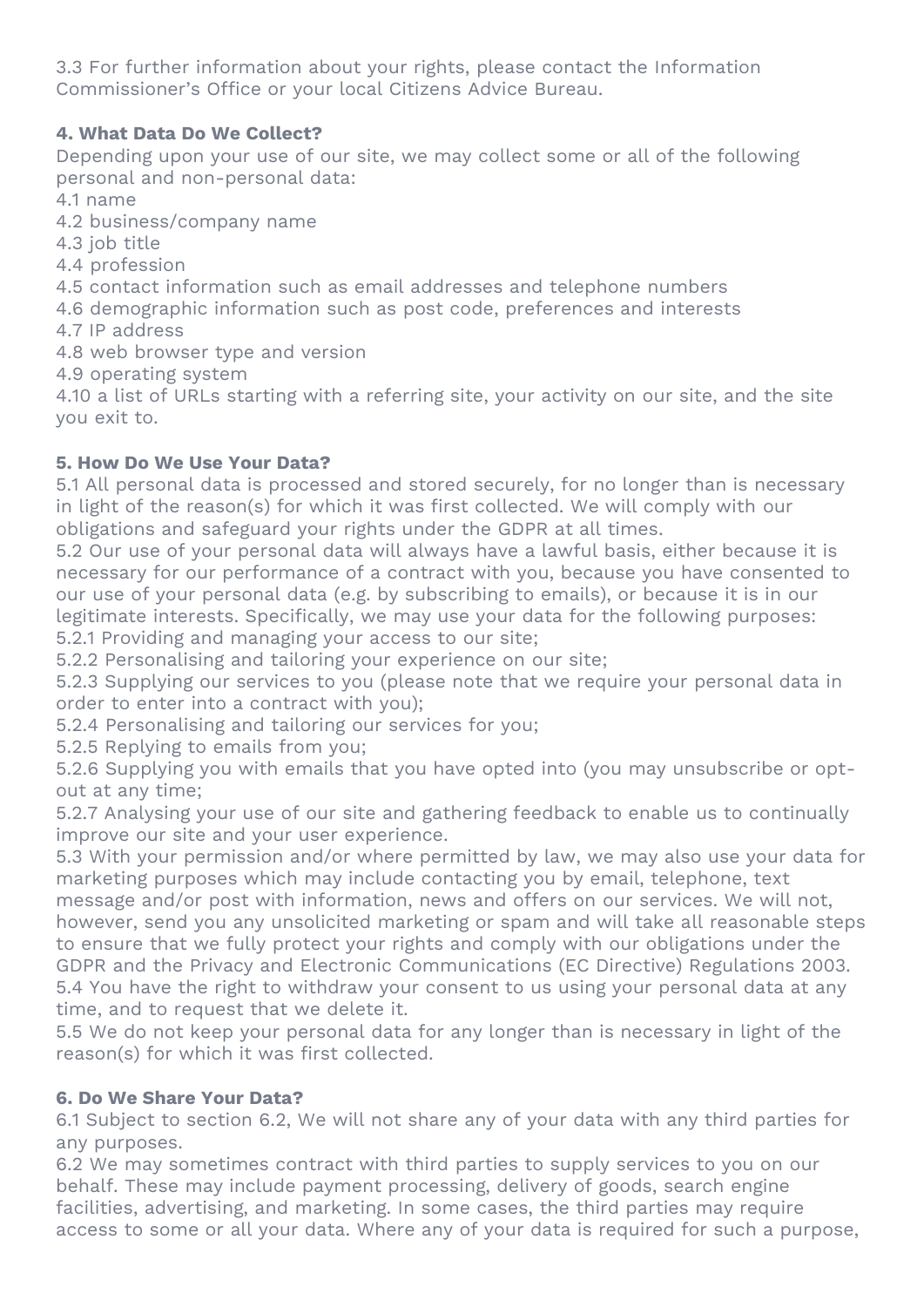we will take all reasonable steps to ensure that your data will be handled safely, securely, and in accordance with your rights, our obligations, and the obligations of the third party under the law.

6.3 We may compile statistics about the use of our site including data on traffic, usage patterns, user numbers, sales, and other information. All such data will be anonymised and will not include any personally identifying data, or any anonymised data that can be combined with other data and used to identify you. We may from time to time share such data with third parties such as prospective investors, affiliates, partners, and advertisers. Data will only be shared and used within the bounds of the law.

6.4 We may sometimes use third party data processors that are located outside of the European Economic Area ("the EEA") (The EEA consists of all EU member states, plus Norway, Iceland, and Liechtenstein). Where we transfer any personal data outside the EEA, We will take all reasonable steps to ensure that your data is treated as safely and securely as it would be within the UK and under the GDPR.

6.5 In certain circumstances, We may be legally required to share certain data held by us, which may include your personal data, for example, where we are involved in legal proceedings, where we are complying with legal requirements, a court order, or a governmental authority.

## **7. What Happens If Our Business Changes Hands?**

7.1 We may, from time to time, expand or reduce our business and this may involve the sale and/or the transfer of control of all or part of our business. Any personal data that you have provided will, where it is relevant to any part of our business that is being transferred, be transferred along with that part and the new owner or newly controlling party will, under the terms of this Privacy Policy, be permitted to use that data only for the same purposes for which it was originally collected by us.

7.2 In the event that any of your data is to be transferred in such a manner, you will not be contacted in advance and informed of the changes.

#### **8. How Can You Control Your Data?**

8.1 When you submit personal data via our site, you may be given options to restrict our use of your data. In particular, We aim to give you strong controls on our use of your data for direct marketing purposes (including the ability to opt-out of receiving emails from us which you may do by unsubscribing using the links provided in our emails and at the point of providing your details).

8.2 You may also wish to sign up to one or more of the preference services operating in the UK: The Telephone Preference Service ("the TPS"), the Corporate Telephone Preference Service ("the CTPS"), and the Mailing Preference Service ("the MPS"). These may help to prevent you receiving unsolicited marketing. Please note, however, that these services will not prevent you from receiving marketing communications that you have consented to receiving.

#### **9. Your Right to Withhold Information**

9.1 You may access certain areas of our site without providing any data at all. However, to use all features and functions available on our site you may be required to submit or allow for the collection of certain data.

9.2 You may restrict our use of Cookies.

#### **10. How Can You Access Your Data?**

You have the right to ask for a copy of any of your personal data held by us (where such data is held). Under the GDPR, no fee is payable, and we will provide any and all information in response to your request free of charge. Please contact us for more details using the contact details available on our website.